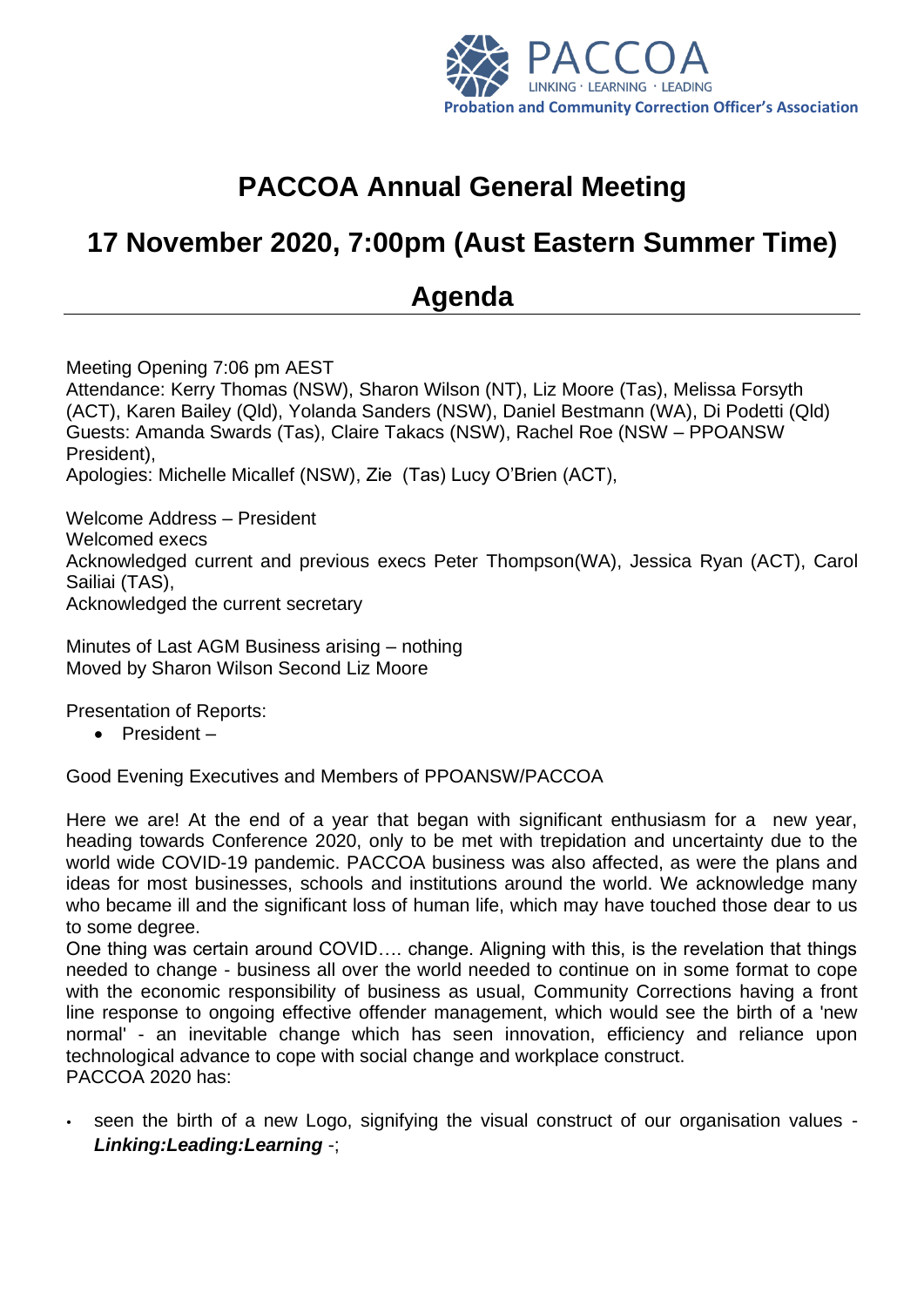

- The rebirth of the PACCOA website to include features that allows more scope to add information for members around the products, projects and future prospects of our organisation;
- ICPA membership- an additional value adding link for members, expanding the scope of information and learning opportunities, and access to world wide industry related activities and the ICPA Learning Academy, where PACCOA members can participate in recognised academic virtual learning opportunities.
- Affiliations/partnerships with overseas Associations, like APPA and Papua New Guinea, adding another network link for members to explore and participate in industry related forums in other countries. This ongoing project continues to expand, exploring opportunities in other world organisations to create a global presence, share insight and information.
- Membership increases over 12 months continue to be experienced. Each State/Territory experiencing growth in member numbers, particularly in NSW, but most interestingly in Qld, Tasmania and SA. All jurisdictions have the ongoing vision and responsibility to encourage member growth and invite the opportunity to share information, ideas and

connection. Each Delegate is embracing the opportunity to create a space within their jurisdiction for members to become involved, Qld, NSW and Tas taking the lead in developing their member teams and building opportunities for learning and development within their own state.

- PACCOA Treasury has taken steps to be more consistent and accountable. The treasurer has taken this onerous task and developed a budget which provides a picture for the Executive team and acts as a formula to guide project develop, holding all to account for where the member dollars are spent, keeping in mind that each project has a focus on 'value adding' to members around learning and development;
- PACCOA live On-Line we have lift off!! This on line learning space is our COVID baby, and is still in the early stages of development and expansion. Since the launch in October 2020, we now have scope to continue to offer this style of learning on a monthly basis, to compliment the learning and development already being undertaken by local jurisdictions. There is scope to become more creative and innovative in this new space; it is encouraging that this project has been an opportunity to cut travel costs in learning and professional development.
- PACCOA Conference SA postponed due to COVID travel restriction, we anticipate this to happen in October 2021. Project development continues with a view of face to face, however, consideration for an alternative style will be undertaken in case restrictions occur.

As President, I am proud to head up the 14 State volunteers each month, on this journey. I would like to thank my partner in PACCOA, Kerry Thomas, who is Secretary, for her diligence and support throughout the year.

While there have been significant uncertainties of late, I am confident that our team remains committed to the PACCOA values and standards set from previous executive cohorts. We continue to focus on providing value to members and look forward to 2021 continuing to bring new products to the fore - eg a new style Conference, On- Line learning, the PACCOA Mentoring Program, the Education sponsorship program and much more. We are an excited team and will be tasked with ensuring we value add in every step undertaken to deliver each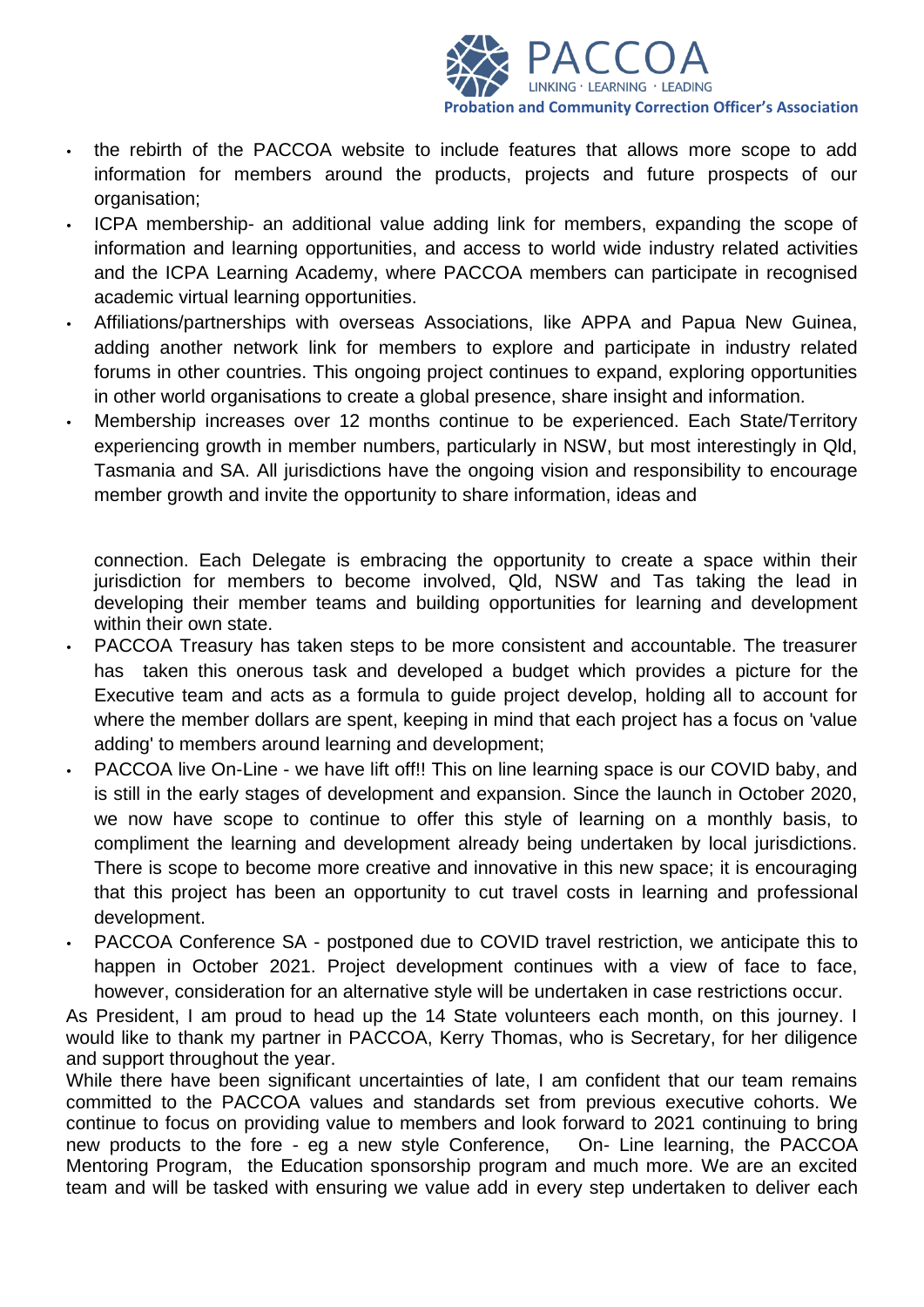

project. We will continue to remain transparent in our endeavours and encourage members' involvement every step of the way.

Thank you for your continued support and enthusiasm and trust that I have done everything possible to live up to the expectations of members and the Executive team all over Australia. Should I remain as President, I will remain focussed on being innovative, staying fresh and encourage change in our professional development endeavours.

Yolanda Sanders President 2018- 2020 Date: 17/11/2020

• Treasurer – attached Moved by Karen Bailey Seconded by Sharon Wilson

Membership Coordinator

The hyper-vigilant among you will notice that a couple of paragraphs of this report are taken directly from last year's annual Membership Report – some of the message hasn't changed, so it might sound a bit familiar! It seems impossible that a year has passed since our last AGM . . .

This has been another year of sound membership growth across the jurisdictions, reflecting the fact that Delegate and Sub Delegate positions have been filled in most jurisdictions for most of the year. It is with sadness that we farewell Carol Sailiai (Tas), Jess Ryan (ACT) and Peter Thomson (WA) from the National Executive and thank you all for the service you have given to PACCOA over your terms as Delegates and Sub Delegates in your respective jurisdictions. We warmly welcome Simone Carolin (NT), Lucy O'Brien (ACT), Zie Devereux-Martyn (Tas) and Melissa Forsyth (ACT) into the National Executive fold, and I think it's been many years since we've experienced this level of turnover, so we anticipate lots of new energy and exciting ideas bouncing around the Executive table (or conference call, or now video call!)

We have two long-standing National Executive vacancies in Victoria, and a recent resignation has left one vacancy in Western Australia. We would love to see those positions filled as quickly as possible to help share the workload and to encourage new members to join us from the broadest possible pool.

Membership figures for the year to the end of October 2020 by State and Territory are asfollows:

NSW – 410 – increase of 12 (29% of CC staff are members) Tas 86 – increase of 20 (57% of CC staff are members) Qld 34 – increase of 3 (4% of CC staff are members) SA 56 – same as last year (15% of CC staff are members) NT 13 – same as last year (7% of CC staff are members) WA 19 – decrease of  $4 - (5\% \text{ of CC staff are members})$ Vic  $16$  – decrease of  $11 - (2\%)$  of CC staff are members)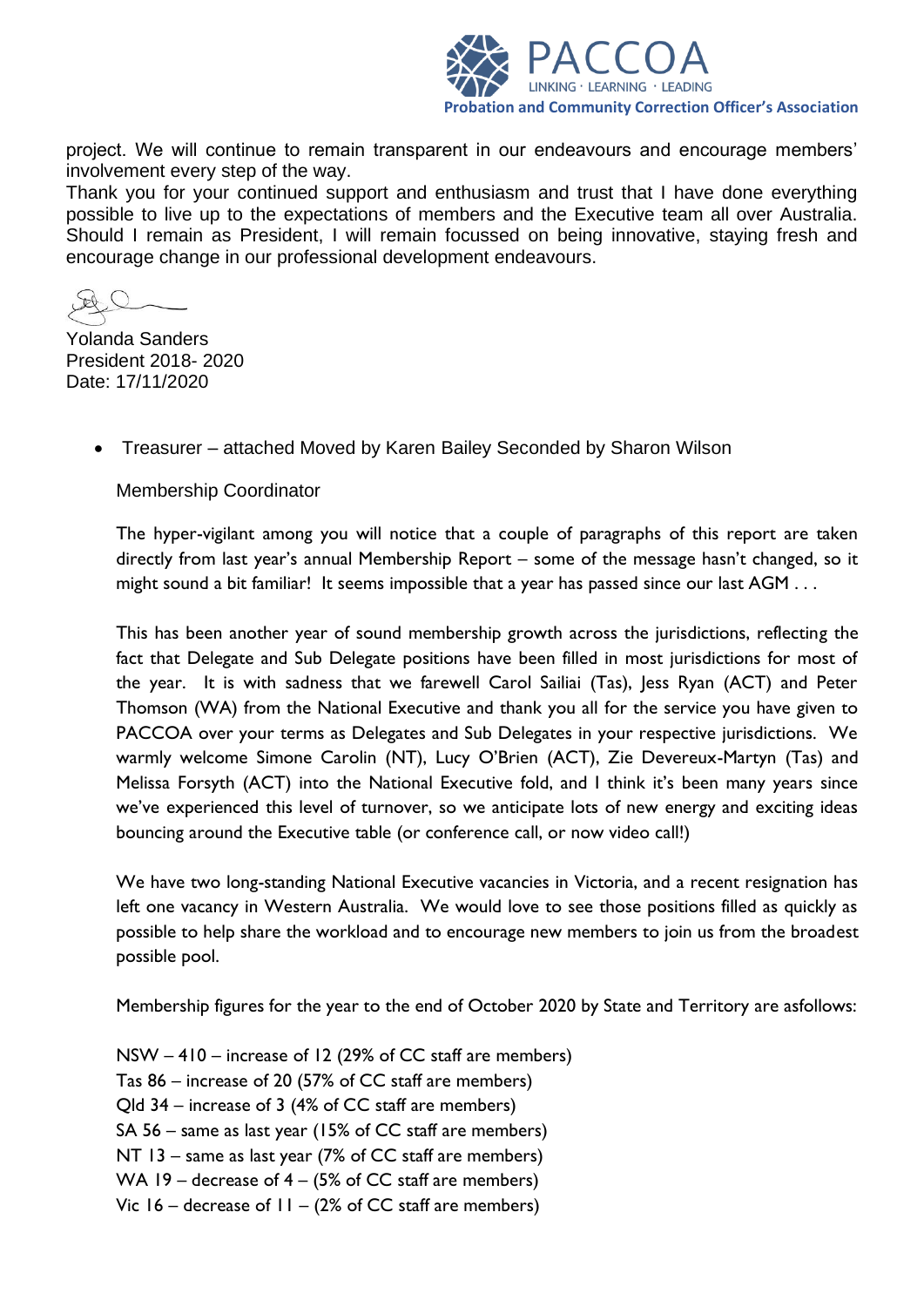

ACT  $6 - a$  decrease of 1 (29% of CC staff are members).

So overall, we have gained 19 members, or a modest 2.5% increase in membership, over the year, for a total of 642 members. The PPOA in NSW represents almost two thirds of our total membership (64%), for which the smaller jurisdictions remain grateful, and PACCOA members represent about 15% of the total Community Corrections workforce across Australia.

I suspect that in the early stages of COVID-19, most staff were in 'reactive' mode and that extolling the virtues of, or indeed joining, the professional association was probably not top of the list of priorities for many. As a number of us worked from home for an extended period of time, informal opportunities to sign up new members were reduced. Nevertheless, our membership trajectory continues to grow solidly, with our total membership at the time of the AGM at the following levels for the last five years:

**381** in 2016 in 2017 (increase of 92) in 2018 (increase of 50) in 2019 (increase of 100) in 2020 (increase of 19).

Hopefully, our recent foray into the world of online learning, so ably championed by our President, Yolanda Sanders (NSW), will provide new opportunities to sign up members who may not otherwise have considered the option of becoming part of the professional association. I would encourage all Delegates, Sub Delegates and members to share news about these online opportunities widely, in order that as many people as possible can have access to the training and development we are able to provide remotely now, as well as in-person.

Increasing our member base has many advantages for us as an organisation. Of course we want to share the benefits of membership and build a collegial, like-minded community of 'practice wisdom' around the country, and every additional member contributes to this. We are also likely to be able to have more impact at an organisational level if we are truly representative of the workforce of this sector across the country, and I would love to see us aiming to achieve at least 50% PACCOA membership of staff across our eight jurisdictions. Financially, each member contributes about \$100 per year to PACCOA's national funds as well as about \$30 to state subfunds (or to the PPOA in the case of NSW). This is a significant contribution to our coffers each year, and enables us to provide the services we do, including financial support for training and development, notably our own National Conference.

The vast majority of members are now paying through direct debit, and this also makes it easier to track our membership numbers and match individuals to regular payments, and it prevents us losing members who simply don't renew their annual subscriptions.

During the year we have formalised our relationships with the International Corrections and Prisons Association (ICPA), the European Confederation of Probation (CEP) and the American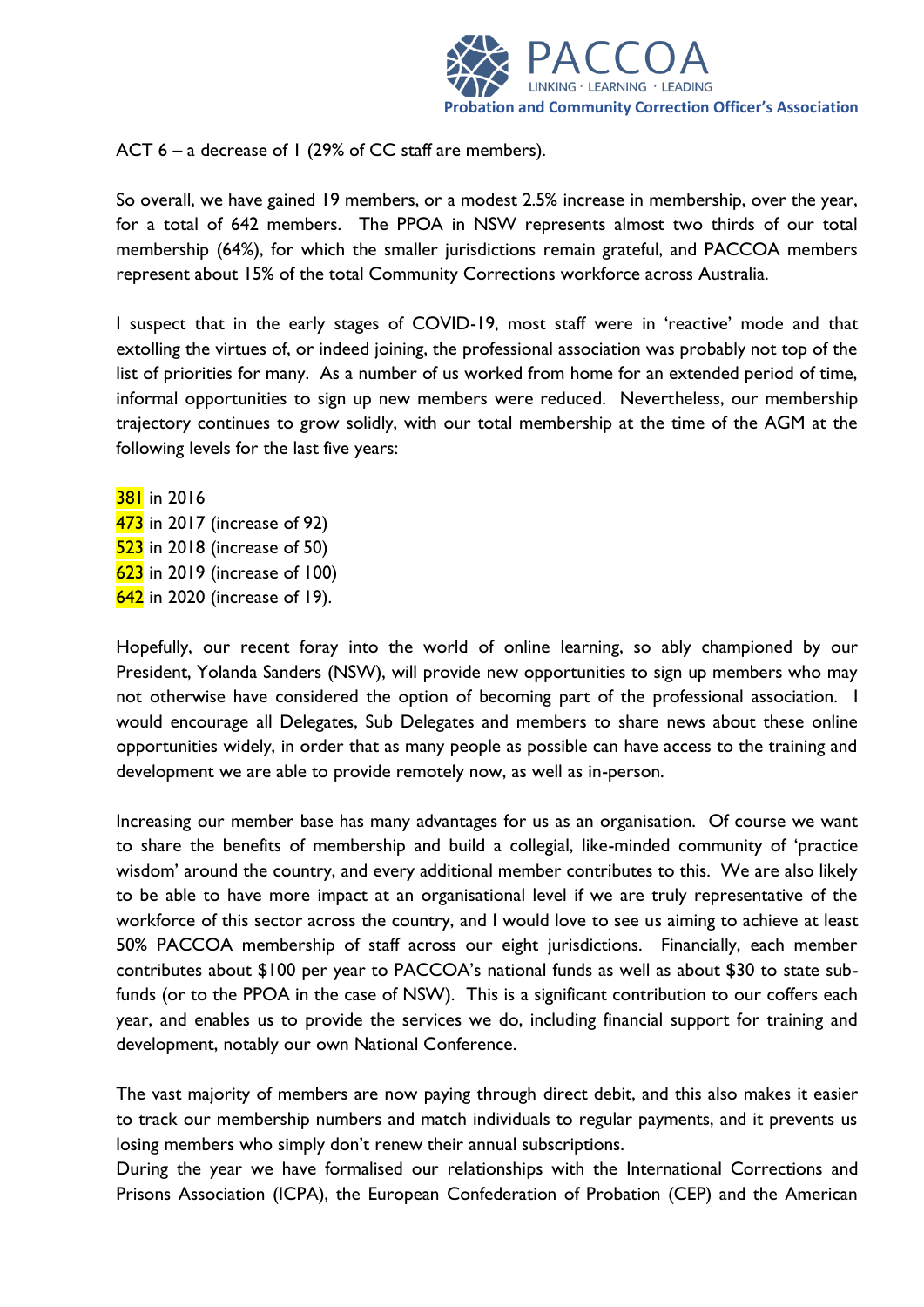

Probation and Parole Association (APPA), in addition to our long-standing association with the Probation and Parole Association of NSW (PPOA). We are currently in the final stages of formalising a partnership agreement with the Papua New Guinea Probation and Parole Service (PNGPPS) and we have also established links with Canada, including the Probation Officers' Association of Ontario. New Zealand is the next jurisdiction on our list and we hope to establish a formal connection with our colleagues there shortly. We have also appointed a PACCOA representative (Nadine Robinson from Queensland) to the Corrections Industry Reference Group (Australian Industry Training Standards), as well as a deputy representative (Amanda Swards from Tasmania).

The National Executive decided to upgrade our membership of ICPA to 'Sapphire' level, which enabled us to distribute 51 individual ICPA memberships around the country, allowing for access to online seminars and training opportunities by the holders of these memberships. These sessions can be shared with others in the same office, and have been used by members to access a range of online seminars to date.

Other work that has been undertaken during the year includes continued efforts to ensure membership registers in each jurisdiction are correct and up-to-date and updating our details with our bank (Westpac), the Australian Tax Office and the Office of Consumer Affairs in NSW, where PACCOA is incorporated. Various (as yet unsuccessful) approaches have been made to enlist representation from Victorian members on the National Executive Committee. Ongoing work for the National Executive Committee includes writing a Statement of Duties for each of the PACCOA office bearer positions; a review of our Constitution; and reviewing our Code of Ethics.

Delegates and Sub Delegates are warmly encouraged to think about how best to use the State and Territory Sub Funds to support members and to boost membership. This could look different across the country, from running regional training days or online activity to subsidising members to attend relevant local or national conferences or training opportunities (in addition to the PACCOA national conference itself, of course).

PACCOA plans to hold our next stand-alone conference in Adelaide in 2021, and access to Departmental funds to support staff to attend is an attractive incentive to join up. I would like to see jurisdictions requiring those who attend (and certainly those who are financially supported by PACCOA) to be members of PACCOA. It's also a good opportunity for Sub Funds to support existing members and give them real value for their membership contributions.

Here's to another exciting year of PACCOA activity!  $\odot$ 

Liz Moore ACM Delegate – Tasmania

•